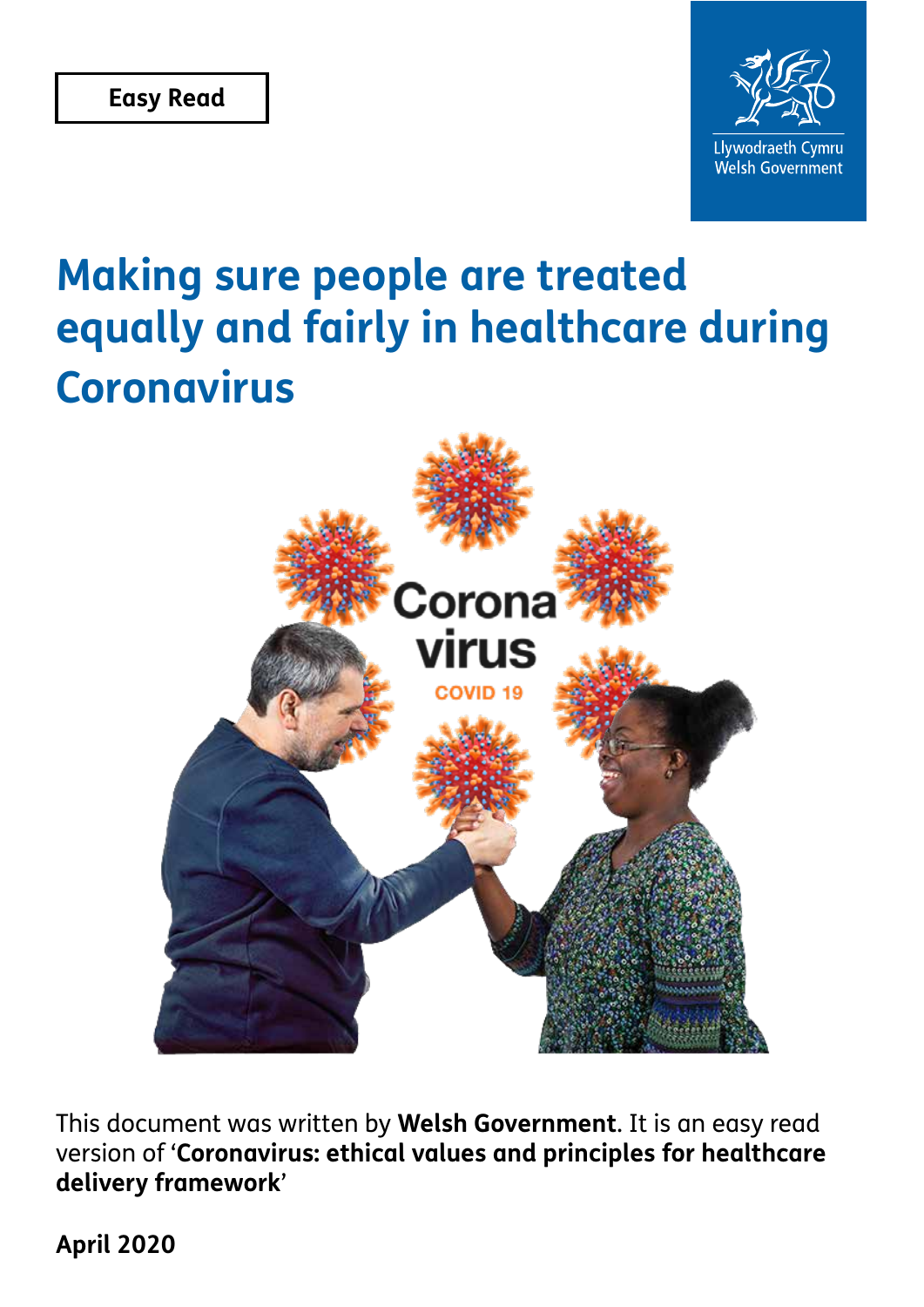<span id="page-1-0"></span>

# **How to use this document**

This is an easy read version. The words and their meaning are easy to read and understand.

You may need support to read and understand this document. Ask someone you know to help you.



Some words may be hard to understand. They are in **bold blue writing**. They have been explained in a box below the word.



If the hard word is used again it is in normal blue writing. You can check what they mean in Hard words on **page 15**.



Llywodraeth Cymru **Welsh Government** 

This document was written by the **Welsh Government**. For more information go to our website:



**Website:** [https://gov.wales/coronavirus-ethical](https://gov.wales/coronavirus-ethical-values-and-principles-healthcare-delivery-framework-html )[values-and-principles-healthcare-delivery](https://gov.wales/coronavirus-ethical-values-and-principles-healthcare-delivery-framework-html )[framework-html](https://gov.wales/coronavirus-ethical-values-and-principles-healthcare-delivery-framework-html ) 



This document was made into easy read by **Easy Read Wales** using **Photosymbols**.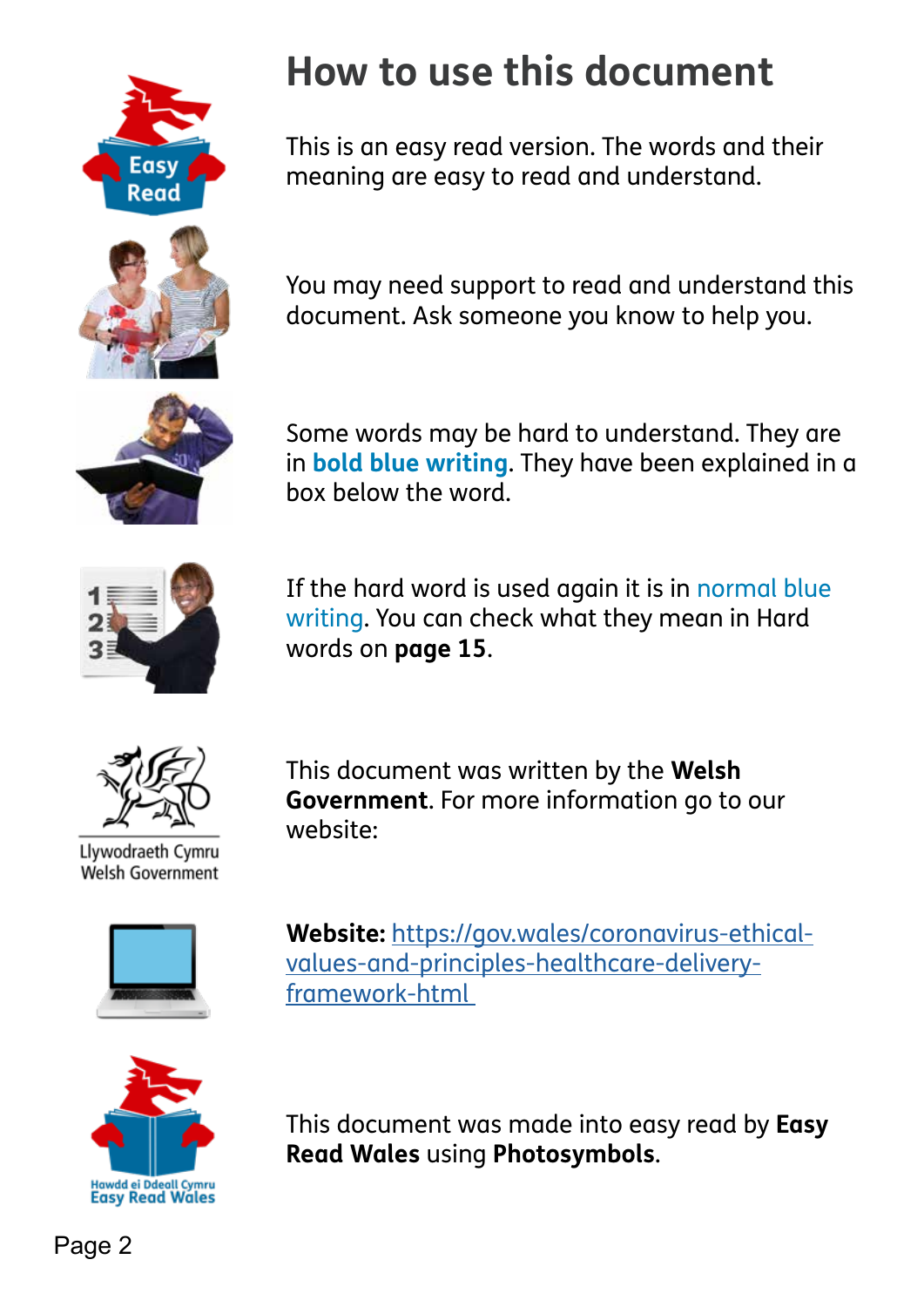## **Contents**

| Making sure the coronavirus causes the least amount of harm8 |  |
|--------------------------------------------------------------|--|
|                                                              |  |
|                                                              |  |
|                                                              |  |
|                                                              |  |
|                                                              |  |
|                                                              |  |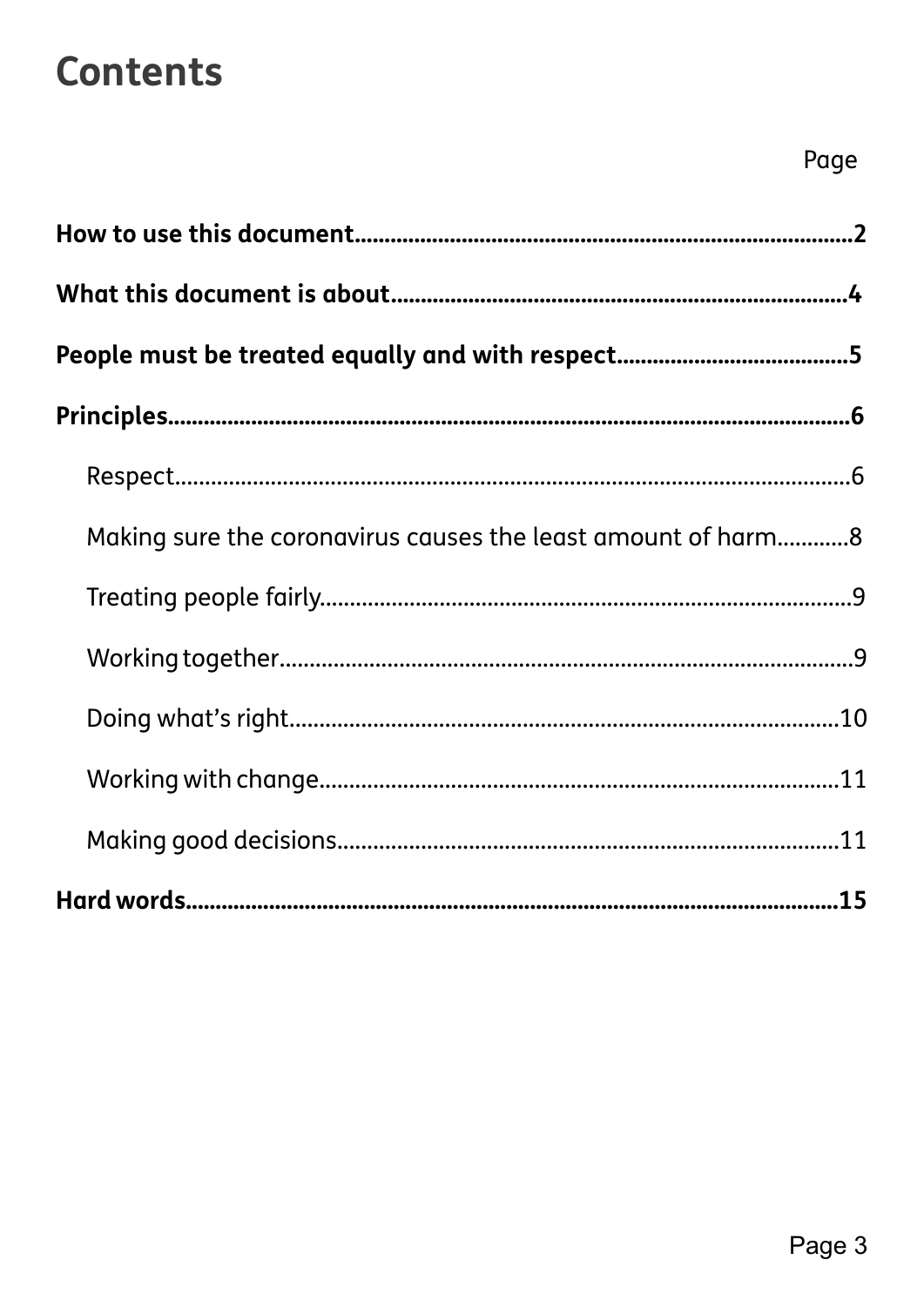# **What this document is about**

<span id="page-3-0"></span>

This document is a guide for healthcare services.



It is to help them make good and fair decisions during the coronavirus outbreak.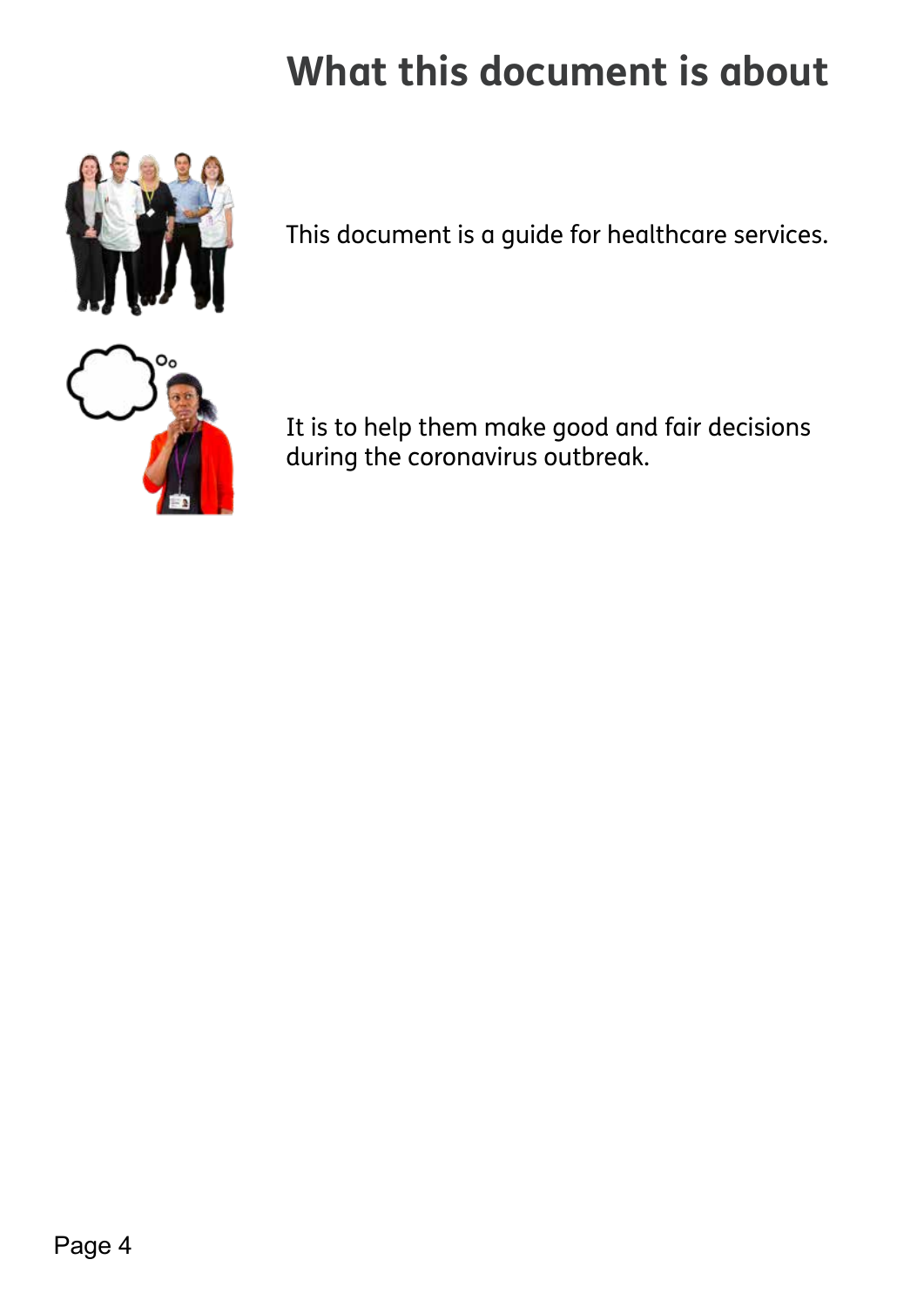# **People must be treated equally and with respect**

Health services must make sure everyone is given an equal amount of care and respect. This is the most important value in this document.

All people in Wales have the right to be treated equally. This is part of our laws.



**Equality** 

#### **This means:**

- Everyone is important. Health services must follow laws about equality and human rights.
	- Being treated equally does not mean being treated the same. It means all people have the same rights to have their needs met by health services.



Society needs to work together and take care of everyone.



▪ We have to make sure people are kept as safe as possible.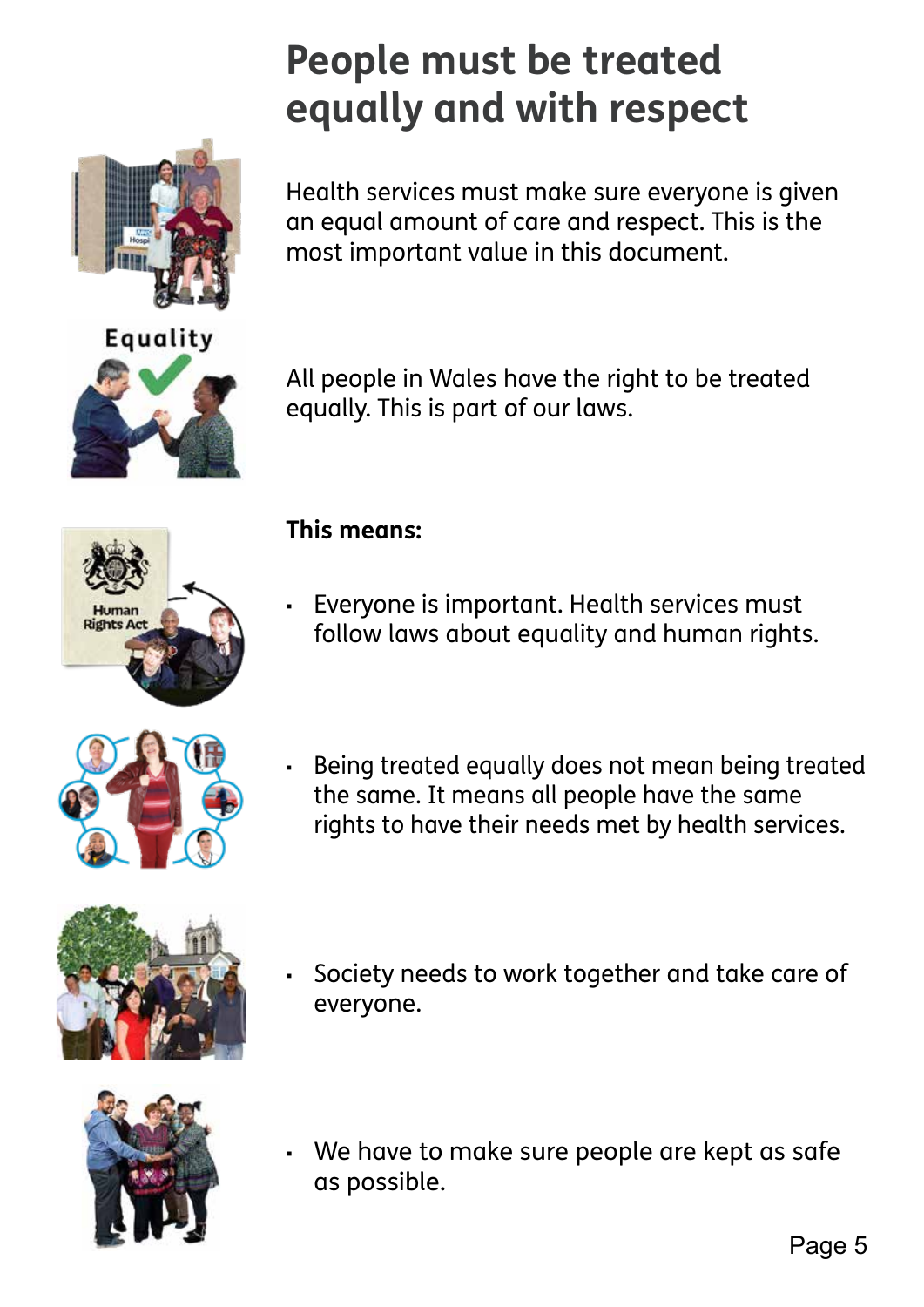# **Principles**

<span id="page-5-0"></span>

We need to follow some ideas to make sure everyone is given an equal amount of care and respect.



These ideas are called **Principles**. These are the principles we need to follow when making decisions in healthcare:

### **Respect**

This means:





Making sure people know what is going on in a way they understand.

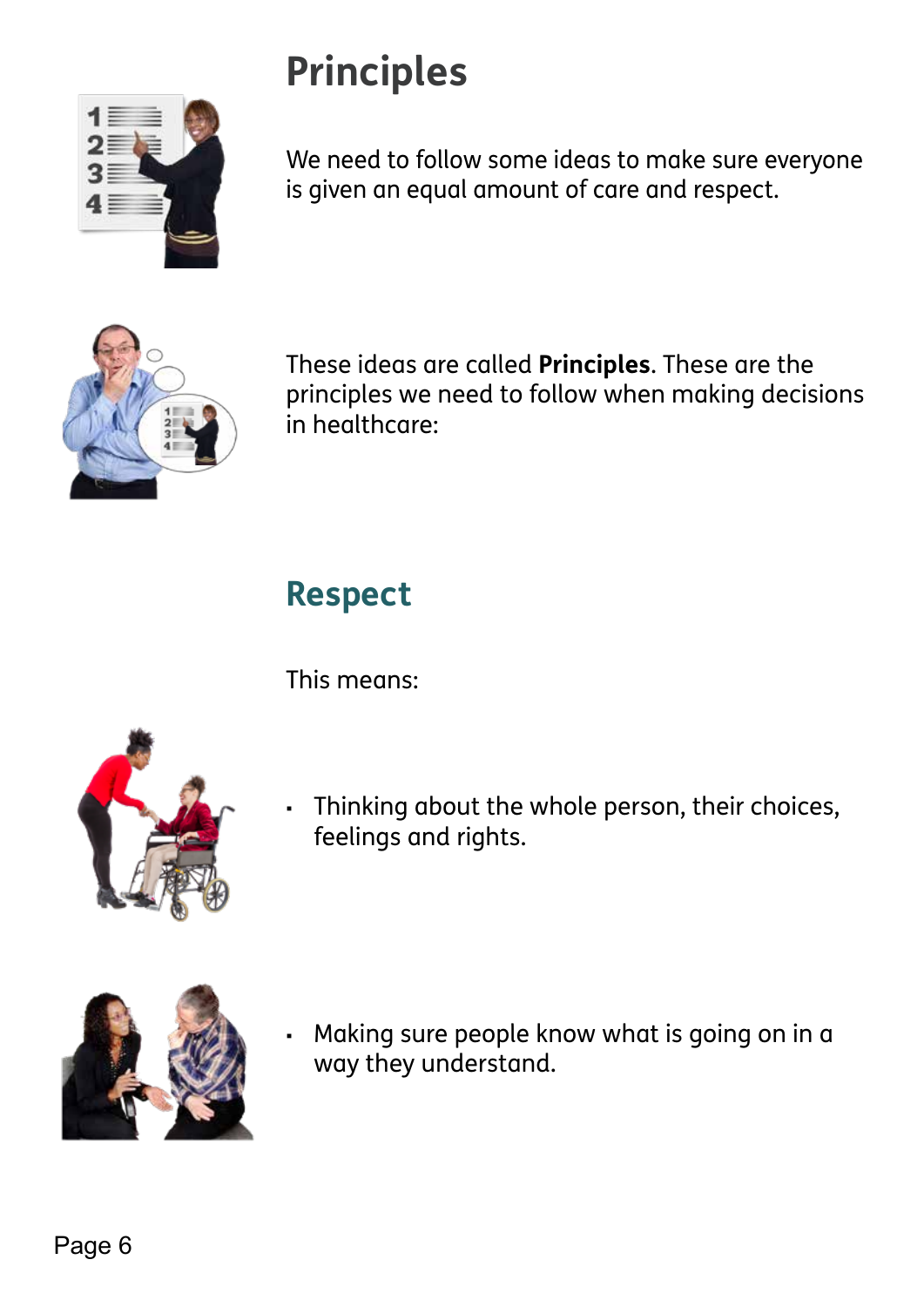

▪ Making sure people can have a say. And are involved in decisions about their own lives.



▪ Listening to people's choices about their care and treatment.



▪ When people cannot make their own decisions we make the best decisions for them. Thinking about what is best for them.



▪ People's personal information is kept private. It is only shared with people who need to know.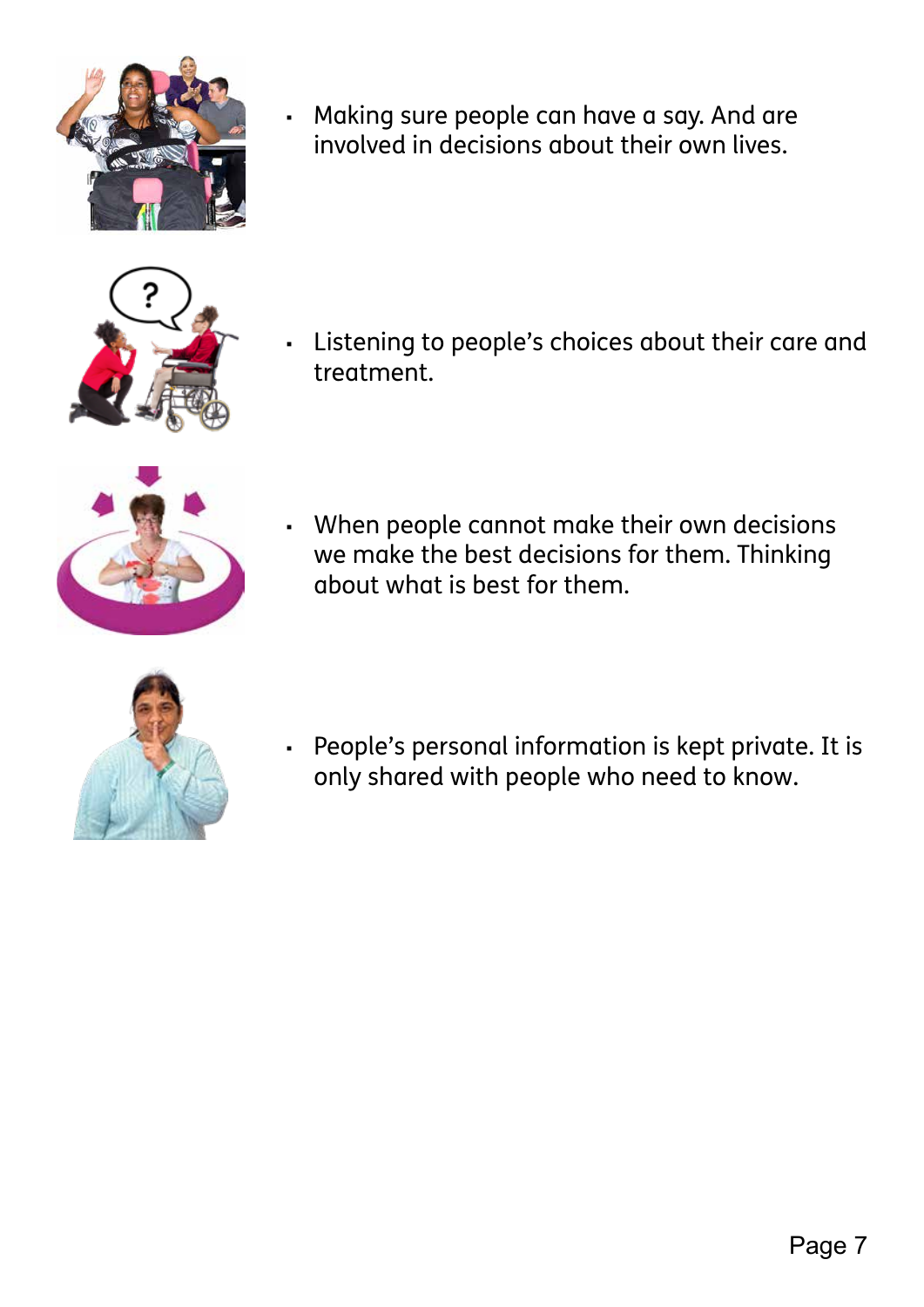### **Making sure the coronavirus causes the least amount of harm**

This means:

<span id="page-7-0"></span>

▪ Trying to stop the virus spreading. Especially to people who are at the most risk of getting seriously ill.



▪ Making sure people get the safest care when they are ill.

▪ Lowering the risk of harm by giving everyone the right treatment for them.



Learning about the best way to care for people who are ill with coronavirus. And sharing what we know.



▪ Making sure the coronavirus causes the least harm possible to people and services.

Page 8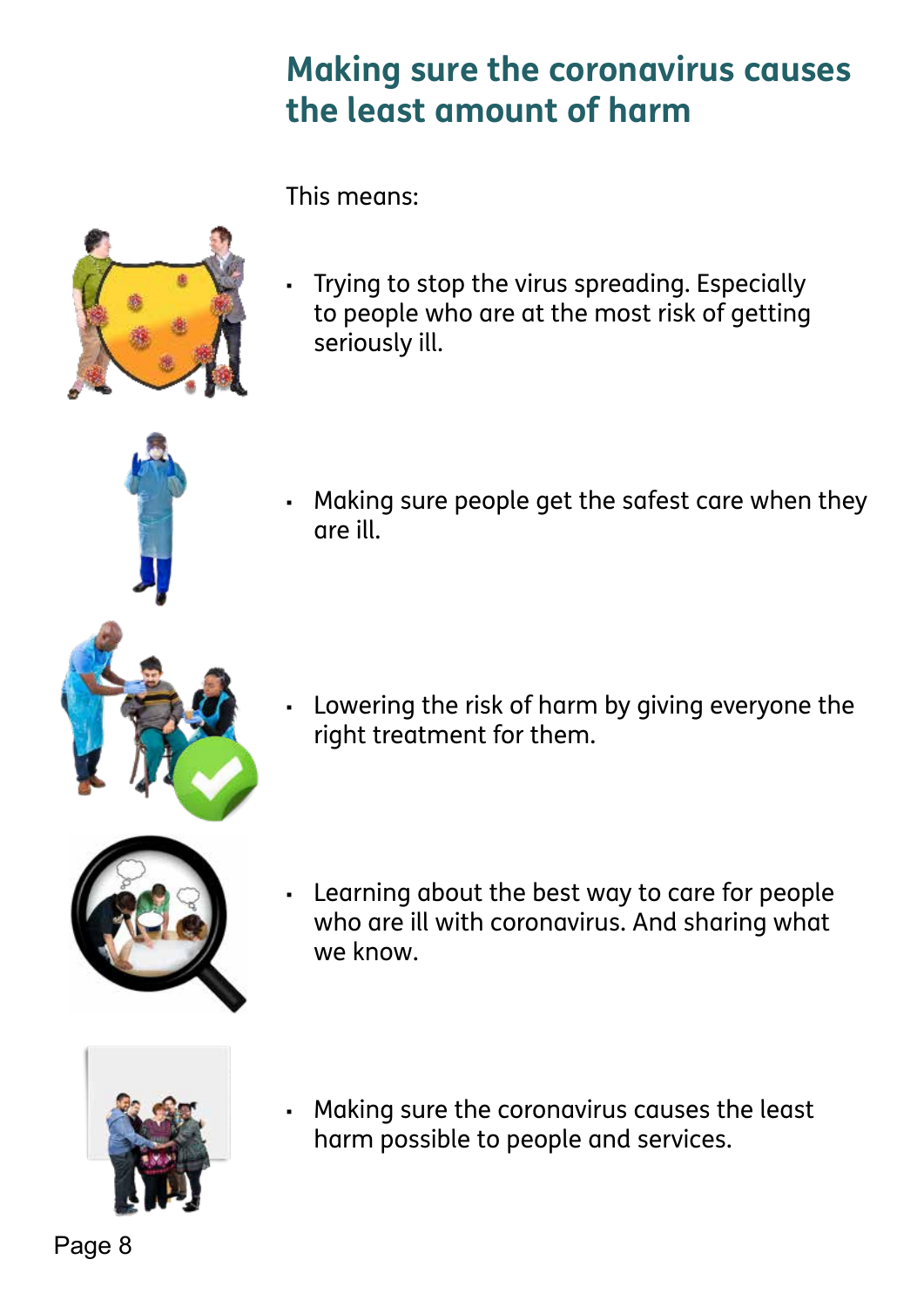## **Treating people fairly**



This means:

- Every person matters. Everyone has the same chances to get the health services they need.
	- When deciding what the best treatment is for someone, we think about their rights.

### **Working together**



- This means:
- Healthcare services must work together with other organisations to deal with coronavirus.



**Different parts of health services must work** together.



▪ Everybody must take responsibility for how they behave. They should not put other people at risk.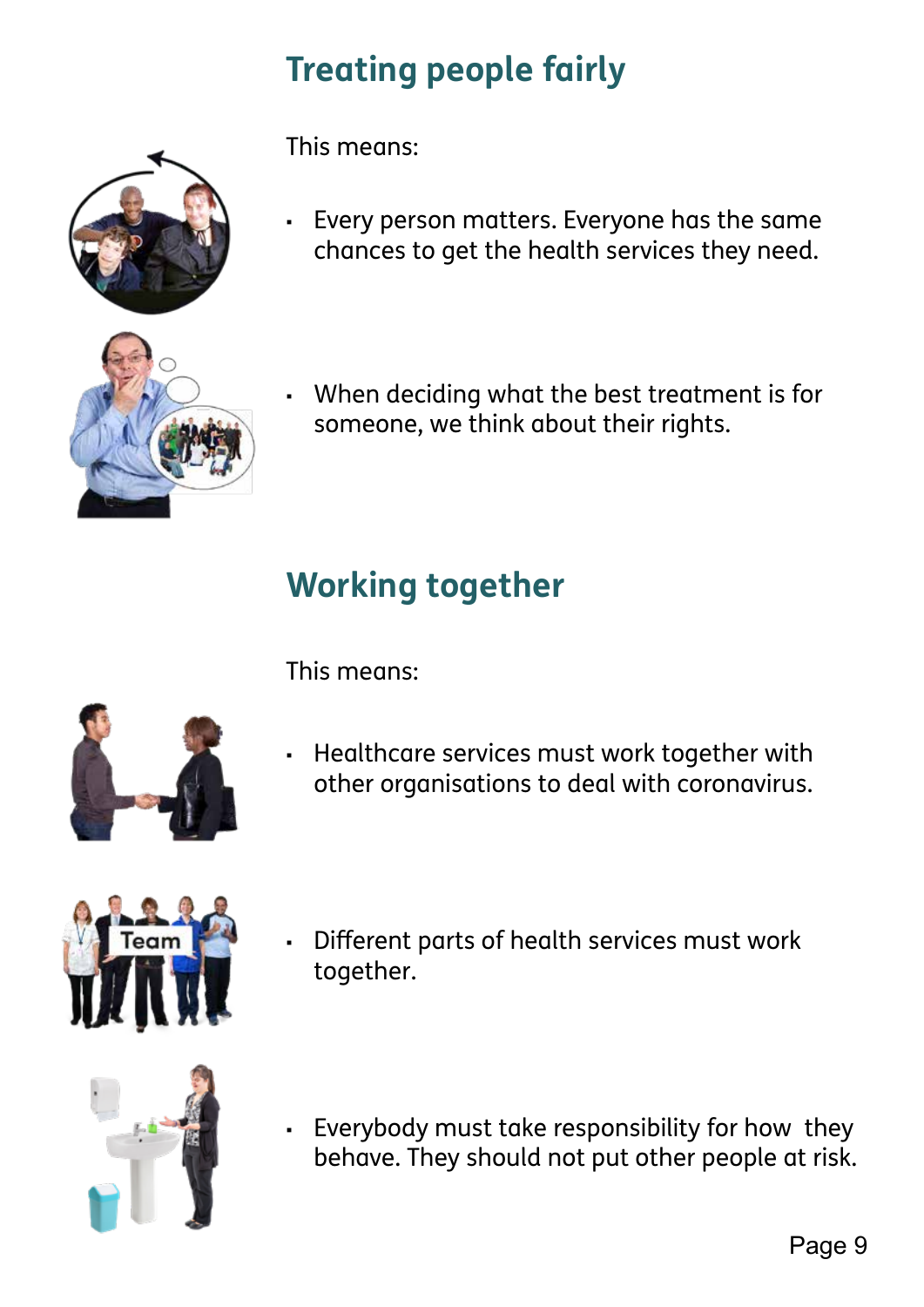Page 10

#### People who have to make decisions that can afect people's lives need to think carefully about doing what is right.

This means:

▪ Information given to the public is correct and truthful.





Info

- Managers must make sure there is as little risk as possible to others.
- People should be given support if they are being asked to do work that puts them at higher risk of getting coronavirus.
- Healthcare services must think about information they can share that will help others.

<span id="page-9-0"></span>

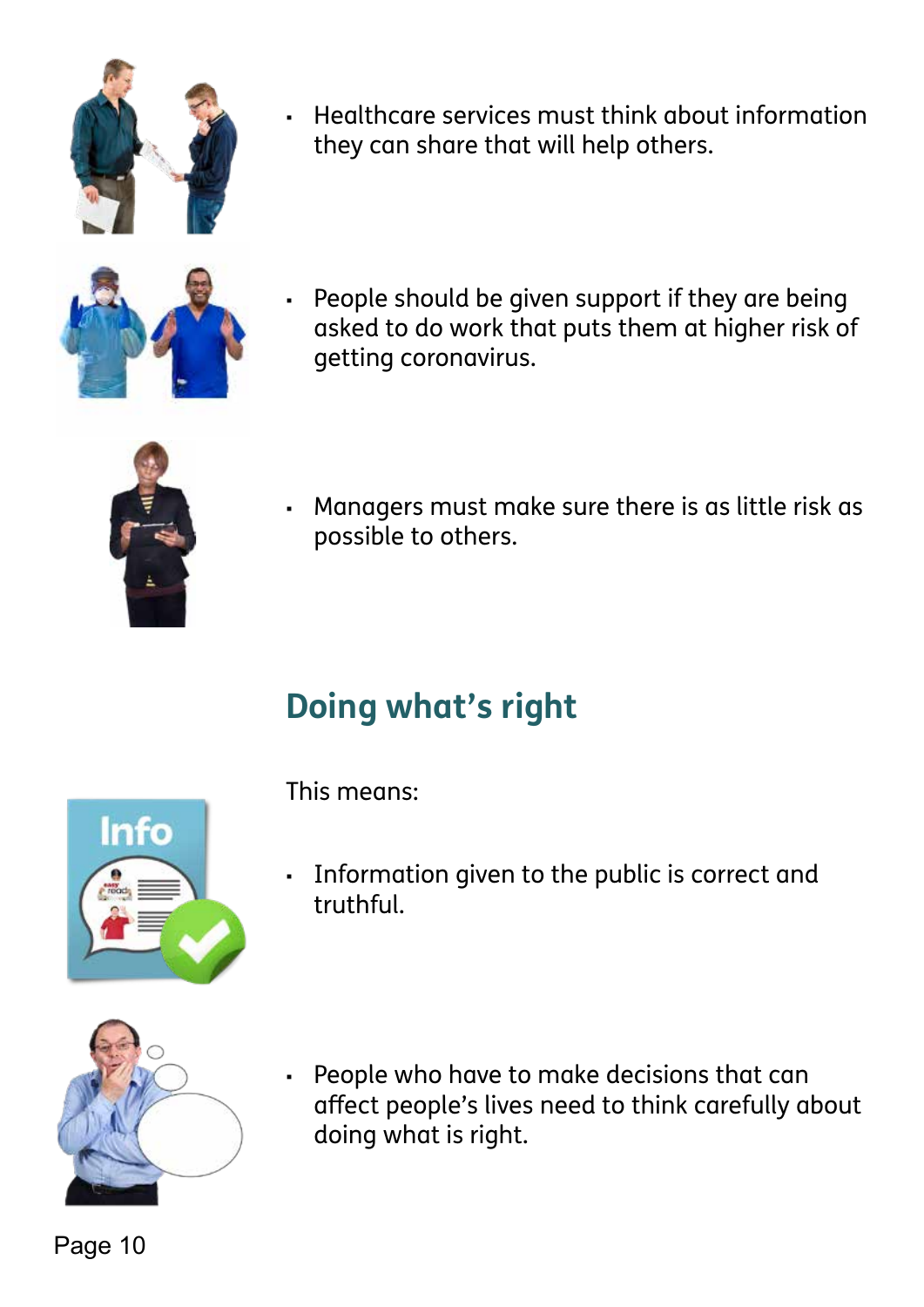## **Working with change**



This means:

- Health plans will be changed as needed. For example, if there is new information or a change in someone's situation.
- People will get as much chance as possible to have a say about decisions that will affect them.



▪ People who disagree with decisions about their healthcare can get a second opinion as soon as possible.

## **Making good decisions**

- This means:
- People who make healthcare plans think about new information. And how things are changing.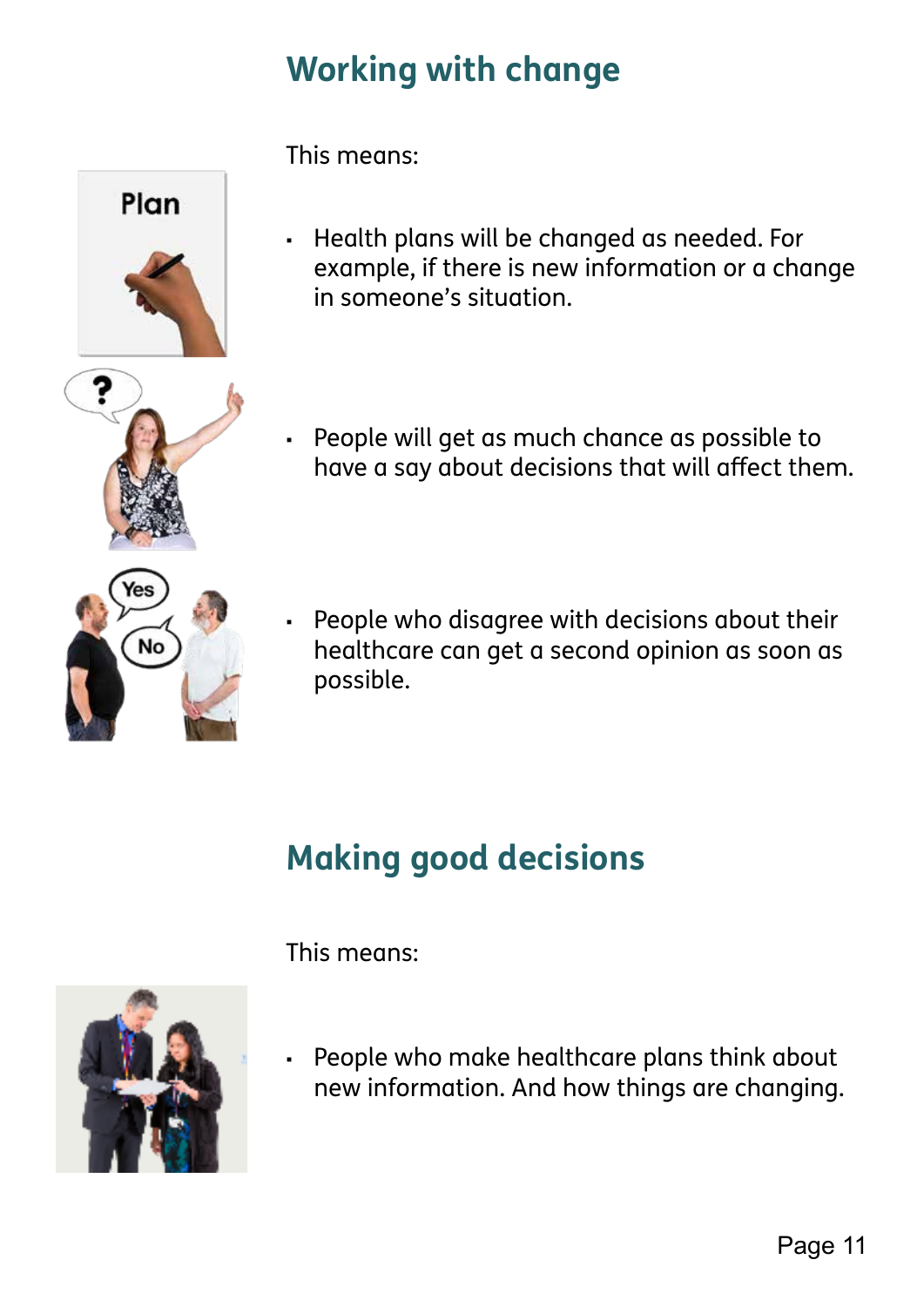

Make sure people have a say about decisions that afect them. And give them time to have a say. This could mean making sure people can get an **advocate** if they need 1.

An **advocate** is a person who speaks up for someone.



It is really important to make sure people are involved in making decisions about **end of life care**.

**End of life care** is the care people get when they are going to die.



And people are involved with making decisions about **Cardio-Pulmonary Resuscitation**.

**Cardio-Pulmonary Resuscitation** is when someone presses on your chest to get your heart pumping again so you can breathe. It can help save your life if your breathing or heart stops. It is often called **CPR**.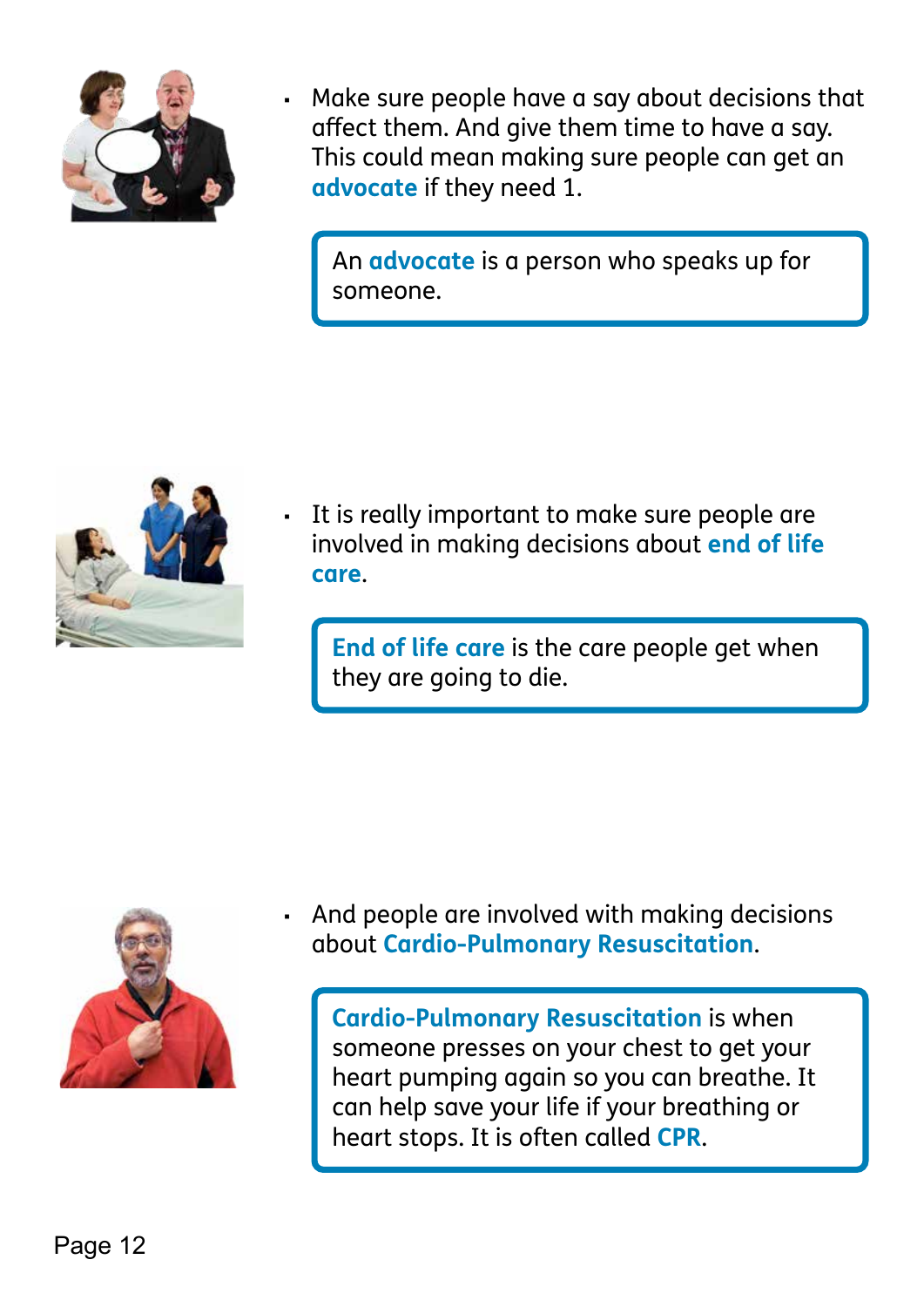

Sometimes people decide they do not want to have **CPR** if they should need it. This is called '**Do not attempt Cardio-Pulmonary Resuscitation (DNACPR)'.** 



▪ People are involved as much as possible in planning their care.



▪ People's care and treatment is based on their needs.



▪ Listen to other people's views.



▪ Be clear with people about decisions being made.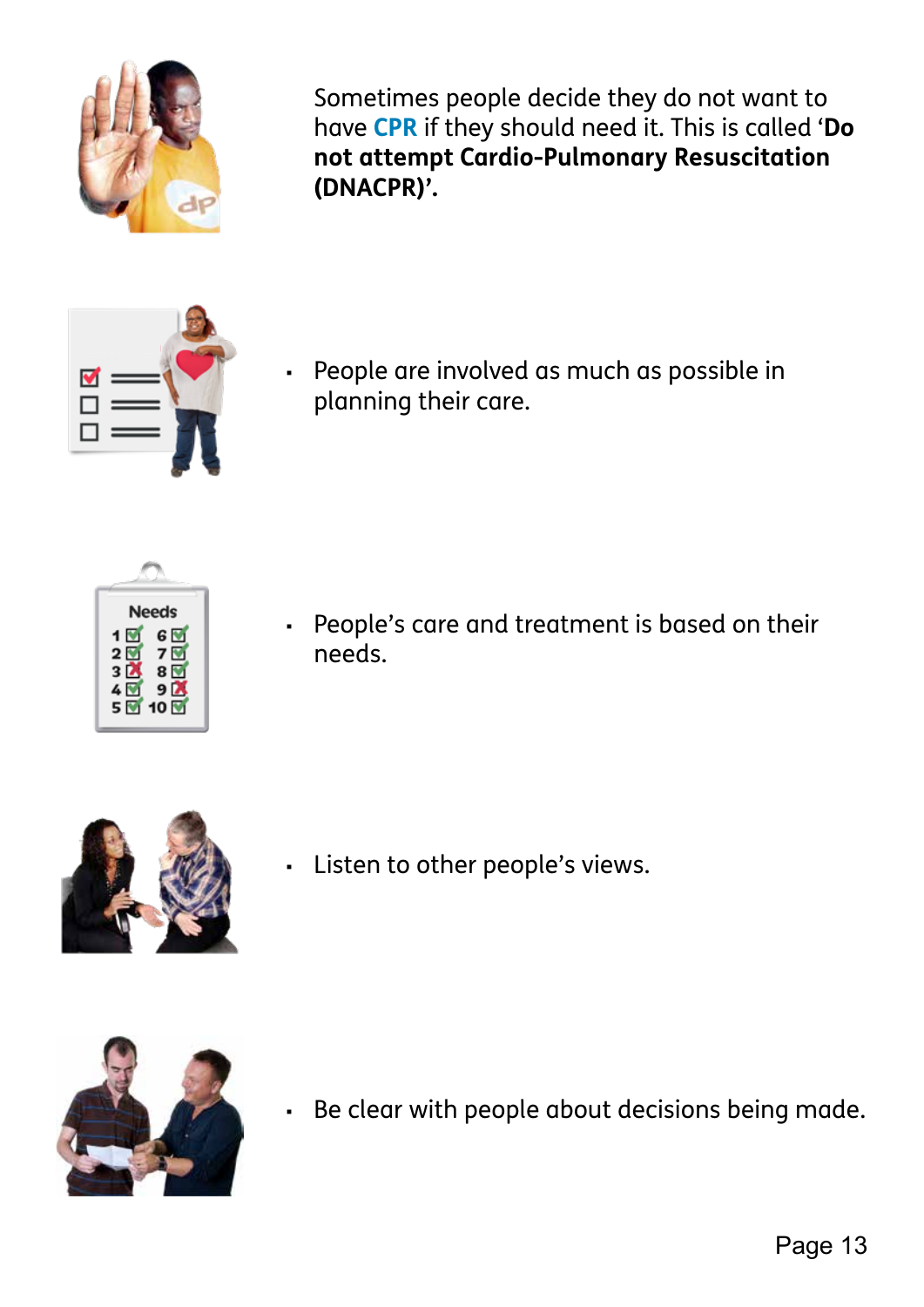

▪ Make sure everyone can be involved in decisions that afect them.



▪ Be ready to answer questions about decisions made.



▪ Try to make the best decisions possible.



▪ Record decisions made and why they were made.